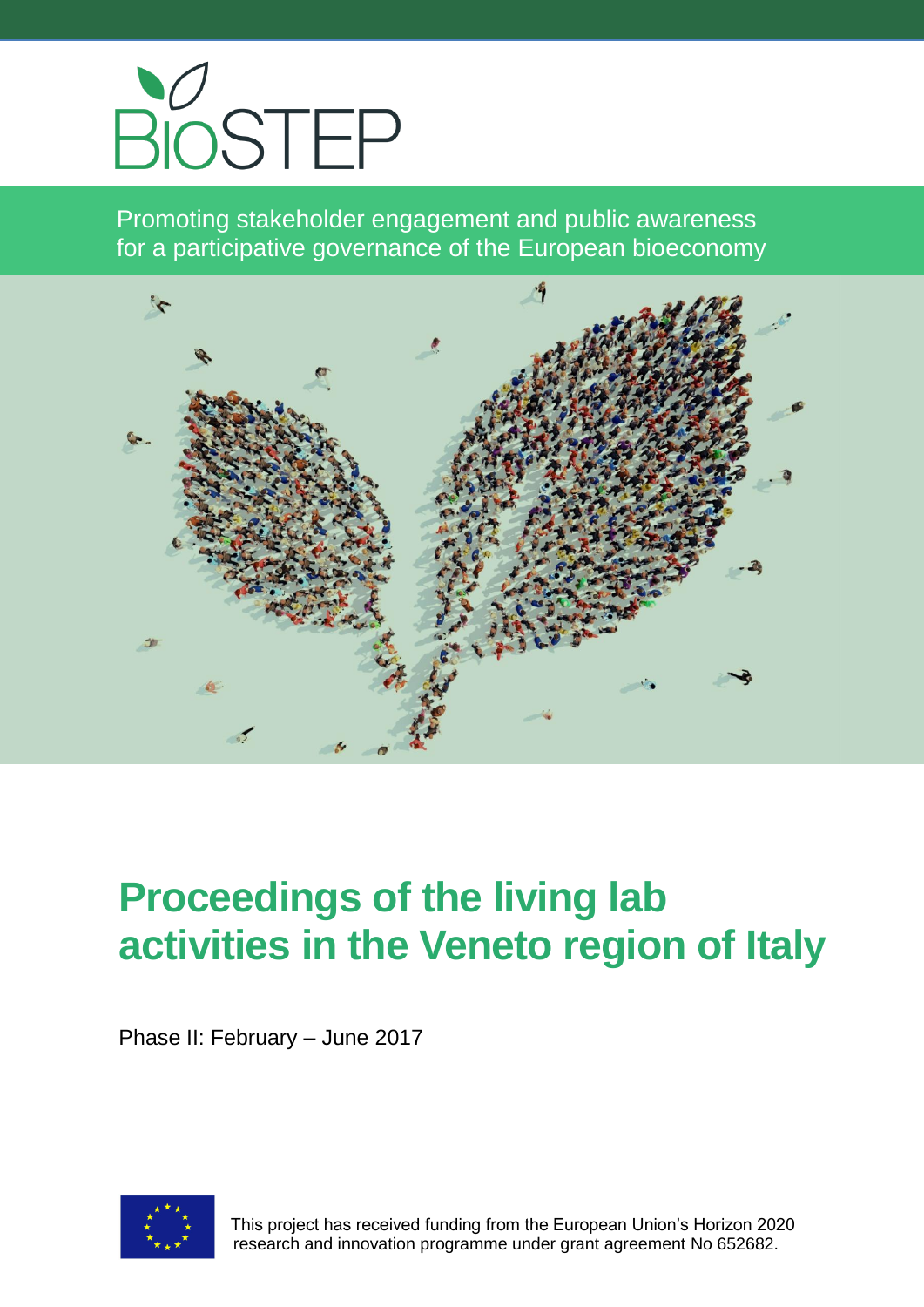## **ACKNOWLEDGMENT & DISCLAIMER**

This project has received funding from the European Union's Horizon 2020 research and innovation programme under grant agreement No 652682. Neither the European Commission nor any person acting on behalf of the Commission is responsible for how the following information is used. The views expressed in this publication are the sole responsibility of the author and do not necessarily reflect the views of the European Commission.

Reproduction and translation for non-commercial purposes are authorised, provided the source is acknowledged and the publisher is given prior notice and sent a copy.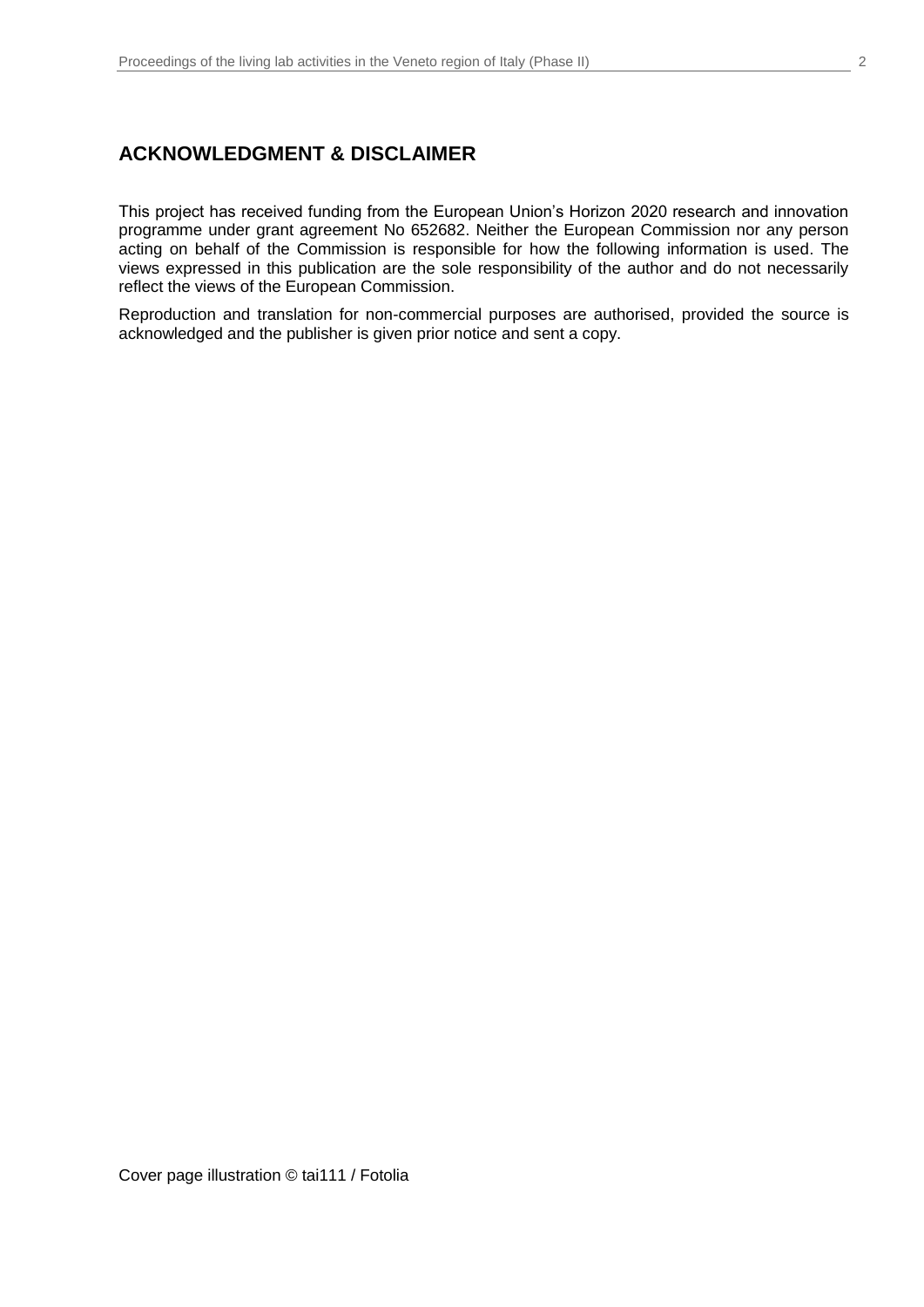## **KEY MESSAGES**

This document summarises the discussions, outcomes and findings of the second phase of Bio-STEP's living lab activities that took place between February 2017 and June 2017 in the Veneto region of Italy. Participants in the living lab worked on the formulation of concrete policy actions to support further development of the regional bioeconomy. These policy actions reflect a wide spectrum of views from a range of regional stakeholders (e.g. entrepreneurs, representatives from the regional authorities, researchers, CSOs) and can be summarized as follows:

- The key challenge is to establish supply chain diversification, taking into consideration personal experience and the skills of the stakeholders represented in the living lab Working Group. The Veneto region still maintains a strong manufacturing sector, but disconnected production chains have further increased both the dependence on foreign countries and the gap between primary and down-stream sectors (transformation, distribution and sales). The diversification of the supply chain by involving regional stakeholders, in particular regional farmers, should be supported.
- Supply chains need to address differentiated markets (local, national and international) while interconnected supply chains have to pay attention to secondary products, waste and externalities. The specialization of standard industrial chains, with the aim of producing few and specific commodities, leads to a lack of territorial enhancement and benefits. The aim now is to identify how to support the shift from intensive monoculture (which results in land exploitation and soil degradation) to the diversification of supply chains (which can increase the value of the different land types and territories).
- Current land use practices (e.g. use of pesticides, etc.) and the progressive abandonment of land are a pressing problem in the Veneto region. Legislative proposals (e.g. against land speculation) could help to improve the situation.
- The development of networks in Veneto is very difficult, especially when it comes to the involvement of small and medium-sized enterprises. The habit of making decisions and acting autonomously (on the part of the single company) created a certain resistance to working in networks, which hampers the development of the regional bioeconomy. For this reason, there is a need to find new ways of how to link individual players into a network with shared long-term goals.
- It is evident that the main problems are cultural and structural. In the Veneto region, it is difficult to establish networks; the different sectors are unable to develop significant relationships between one another because they are so strongly entrenched within their own trade. The bioeconomy, as well as existing regional bioeconomy networks and brands such as BIO VENETO, should be better promoted.
- Schools play a key role in terms of education for sustainable development and for raising awareness of the bioeconomy; their role should be strengthened. The Regional Government and vocational schools (in cooperation with bioeconomy-related businesses) could introduce new academic subjects to the curriculum, thereby creating new jobs, developing new knowledge and raising interest in the bioeconomy.
- Only by increasing supply and demand for bioeconomy educational resources can a new didactic programme be established and dissemination be performed successfully.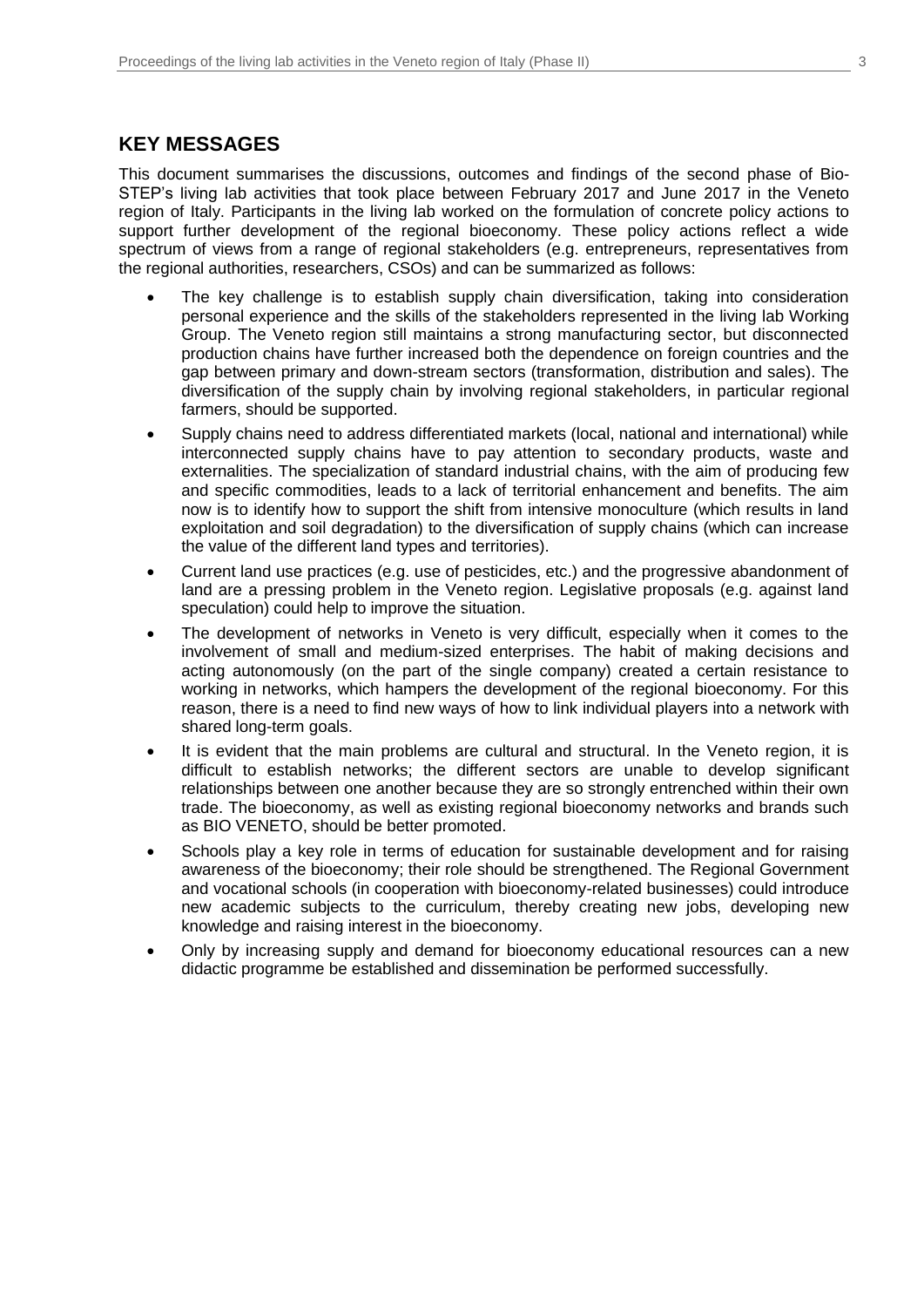As part of its stakeholder engagement activities, the BioSTEP project aimed to design and implement so-called "living labs" to test good practices at the regional level. A living lab is a kind of public-private (and people) partnership that promotes shared open innovation among stakeholders who work in the same geographical area. The living lab approach is an innovative concept, where citizens and end users take an active role in so-called user-driven processes of innovation that could range from new products/processes or services to concerted regional strategies or policies/legislative proposals. Living labs allow for an interactive communication amongst actors in order to find innovative solutions to common needs. In this way, living labs can help to connect research and academia, centres for local development, exponents of the manufacturing sector like Chambers of Commerce, business clusters, trade associations, business incubators and experts, as well as municipalities and other (local) government representatives.

Specifically, BioSTEP applied and tested tools for participative governance of the bioeconomy in two regional case studies in Italy (Veneto) and Bulgaria (Stara Zagora). In the context of the living labs, alternative programmes of measures and their socio-economic and environmental impacts have been discussed with relevant stakeholders. The outcomes of the discussions are supposed to support regional governments in formulating appropriate and effective programmes of measures to foster their regional bioeconomies.

The living lab activities in the Veneto region of Italy were split into two phases: the first phase focusing on concept mapping and the second phase focusing on the development and discussion of concrete (policy) measures to support the development of the bioecomomy in the Veneto region (see Table 1).

|                | <b>Phase I</b>                                                                         |                                                                                         |                                                                                          | <b>Phase II</b>                                                |                                                               |                                                                                                               |                                                                                      |
|----------------|----------------------------------------------------------------------------------------|-----------------------------------------------------------------------------------------|------------------------------------------------------------------------------------------|----------------------------------------------------------------|---------------------------------------------------------------|---------------------------------------------------------------------------------------------------------------|--------------------------------------------------------------------------------------|
| <b>Stage</b>   | Brainstorming<br>/ Creative<br>Phase                                                   | Concept<br>Mapping                                                                      | Nominal<br>Group<br>Technique                                                            | Strategic<br>Community<br>Planning                             | Pilot Action                                                  | Developing<br>drafts of<br>strategies/poli<br>cies                                                            | Developing<br>draft of<br>agriculture<br>policy strategy                             |
|                | 30.11.2016<br>Developing<br>bioeconomy<br>in Veneto                                    | 20.01.2017<br><b>Developing</b><br>bioeconomy<br>in Veneto                              | 01.02.2017<br>Developing<br>bioeconomy<br>in Veneto                                      | 16.02.2017<br>Developing<br>bioeconomy<br>in Veneto            | 10.05.2017<br><b>Developing</b><br>bioeconomy<br>in Veneto    | 17.05.2017<br><b>Developing</b><br>policy<br>strategies                                                       | 28.06.2017<br><b>Agricultural</b><br>policy<br>strategies                            |
| <b>Meeting</b> | Definition of<br>objectives,<br>roles and<br>activities to be<br>developed<br>(Part I) | Definition of<br>objectives,<br>roles and<br>activities to be<br>developed<br>(Part II) | Definition of<br>objectives,<br>roles and<br>activities to be<br>developed<br>(Part III) | Development<br>Ωf<br>stakeholders'<br>strategic<br>action plan | Debate<br>among local<br>policy actors<br>and<br>stakeholders | Discussion<br>between<br>Regional<br>Department<br>for Research<br>& Innovation<br>and<br><b>stakeholders</b> | <b>Discussion</b><br>among<br>represent-<br>tatives of the<br>agricultural<br>sector |

#### **Table 1: Overview of the Veneto living lab activities**

The Veneto living lab activities connected technologies, skills, different perspectives from stakeholders and local policy actors and, most of all, collected data to be analyzed and evaluated. The second phase of the living lab was focused on developing a potential programme of measures, considering the main steps performed during the first phase that involved stakeholders in long-term development goals. Members of the Working Group were able to carry out some of the results for developing sustainability within their own interests and activities, involving people at all levels. The Working Group was composed of industry representatives, entrepreneurs, farmers, scientists and policy makers. Overall, 18 bioeconomy stakeholders from the Veneto region participated in the meetings.

In order to define a programme of measures, each living lab meeting focused on:

Mission, objective, users involved, mode of operation, tools.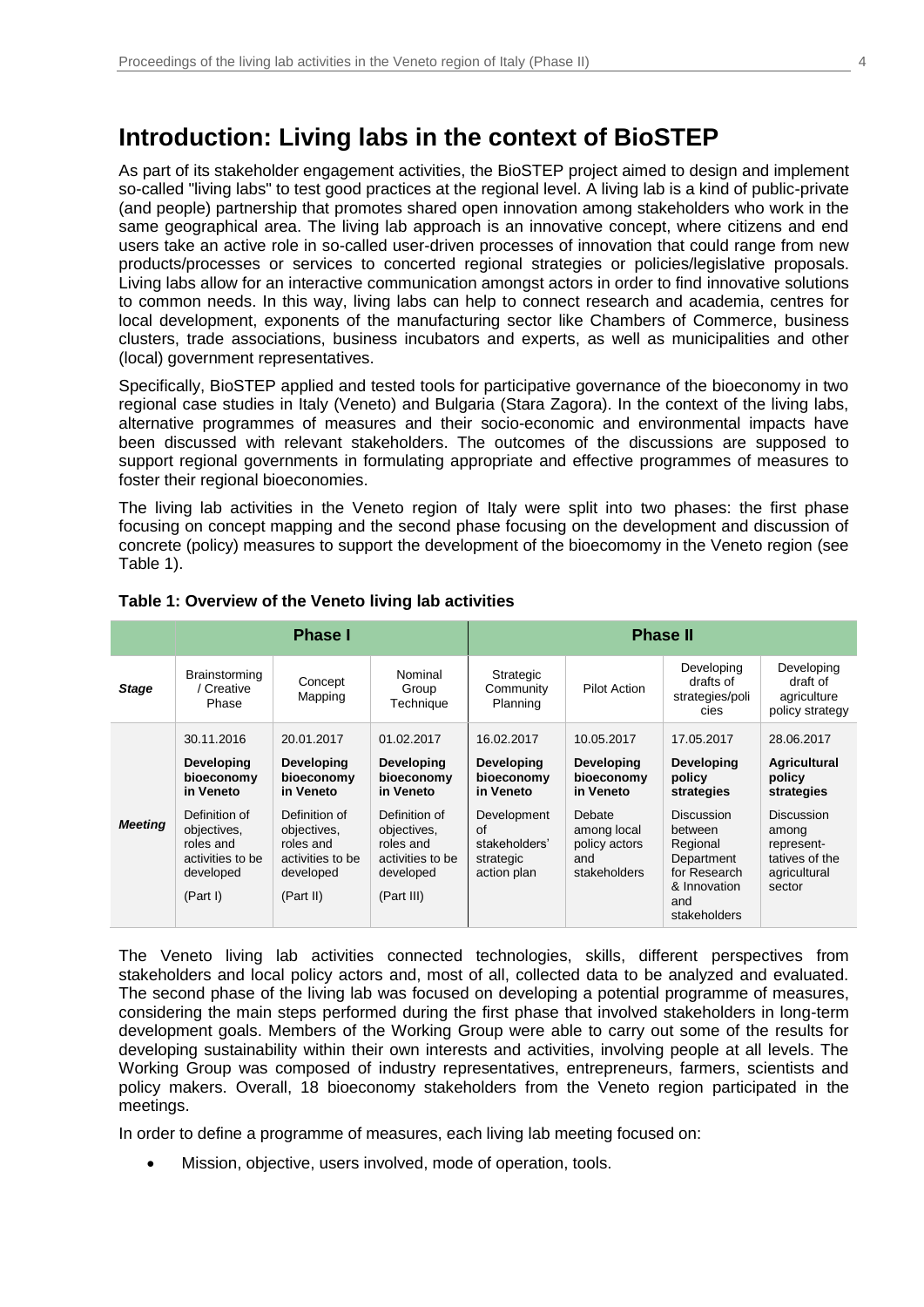- Plan of activities vs. actual program of activities and presentations, discussions, debates, co-creation processes results (analysis and comparison of bioeconomy products, processes, actors, and measures), draft strategies, proofs of involvement/engagement at the political level.
- Expected outputs vs. obtained outputs.

Taking into consideration the "milestones" defined by the Working Group and the need for reconstructing the value chain, the outcomes of the second phase highlighted the additional needs to:

- Define a common glossary.
- Establish a Code of Ethics with confidentiality clauses.
- Possibly define specific disciplinary actions relating to production and tracking of bioproducts.
- Implement a bioeconomy marketing and communication strategy.

Stakeholders also understood the need for funding to develop these important actions and that creating and maintaining a bioeconomy specific network is a significant challenge considering the numerous administrative obstacles. Based on the activities carries out in Phase I of the living lab, participants were able to construct a conceptual map of all stakeholders and to develop a list of priorities. After ranking the priorities based on factors such as importance, feasibility, economic/financial burden, etc., a shared strategic action plan was finally developed.

# **Meeting 1: Strategic community planning – Development of the stakeholders' strategic action plan**

The first meeting of the second phase took place on 16 February 2017 and focused on the development of the stakeholders' strategic action plan to develop the bioeconomy. The 14 clusters of actions defined by stakeholders through the Nominal Group Technique (NGT) process in Phase I are listed in Table 2 below. During the NGT session, some actions were considered as being the most important and feasible. There were also four clusters of actions with high importance but relatively smaller feasibility taken into consideration.

#### **Table 2: Clusters of actions for implementing the bioeconomy in the Veneto region**

#### **Clusters of actions**

#### **Implementing network activities with "internal" value, i.e. aimed at consolidating the group**

Implementing network activity with "external" value, i.e. aimed at raising awareness of the network to other actors (economic, institutional, communities)

Increase interaction with the world of education and scientific research \*

#### **Adoption of the Life Cycle perspective (value chains) within the activities**

Definition of a Veneto-related bio brand, through start-up activation \*

Enlarge production of bio foods to meet the needs of people with allergies or intolerances

Create a coordinated supply system of raw materials \*

Promoting a quality labelling system with associated pricing structure

Build a chain within regional boundaries as much as possible, through the involvement of small and large producers

**Adopting sustainable logistics**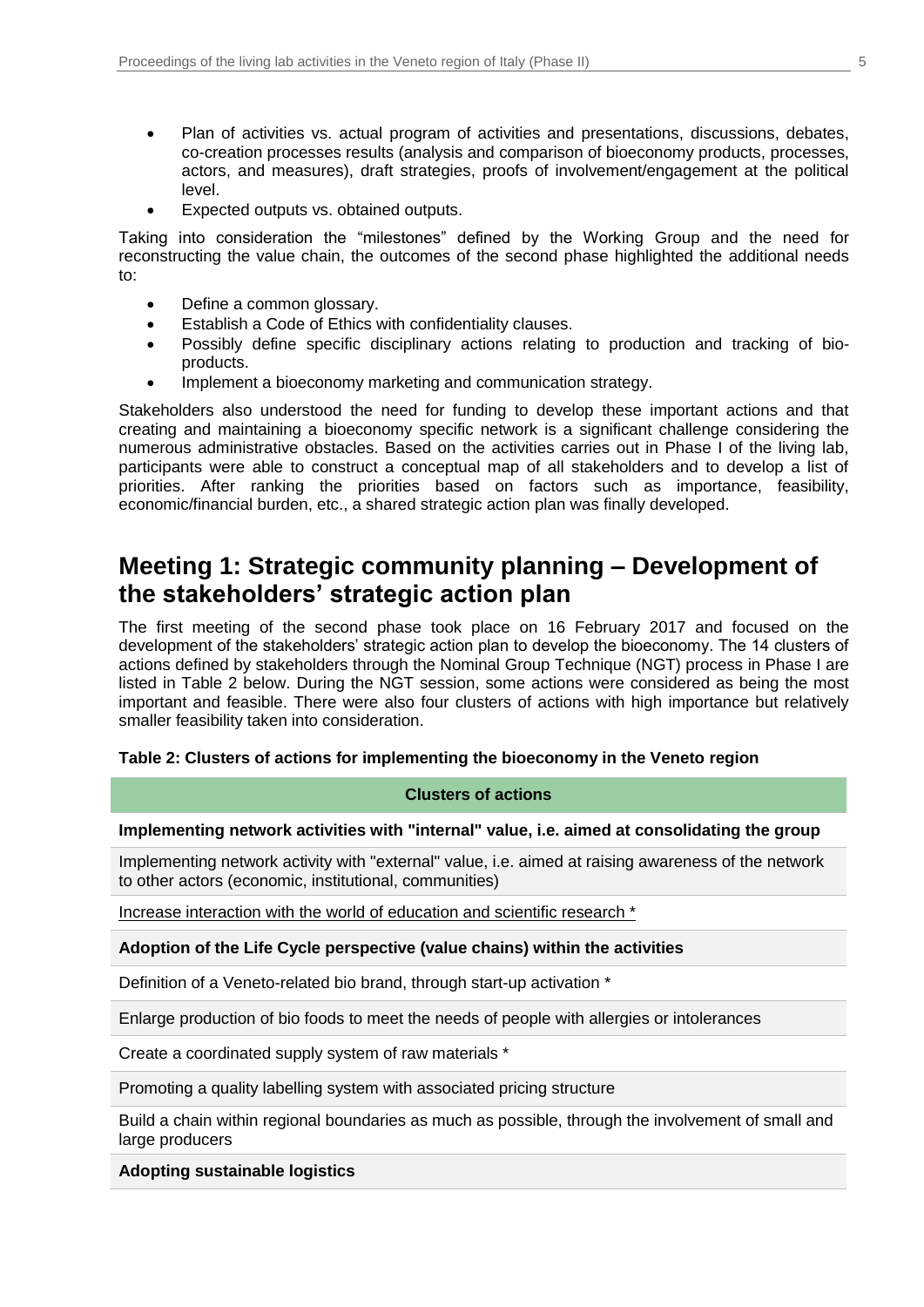#### **Clusters of actions**

Promote supply-demand coordination by involving, in particular, small producers \*

Promote among farmers the inclusion of hemp in the agronomic rotation

Promote awareness raising in local communities (on the institutional and consumers' side)

#### **Implementing social media marketing activities**

Note: Clusters in bold are high priority and feasibility; clusters marked with a star (\*) are still important but less feasible

In this first meeting of Phase II, the participants were divided into two focus groups: the first on the cluster "Increase interaction with the world of education and scientific research", the other on "Promote awareness raising in local communities (on the institutional and consumers' side)". The outcomes and shared wishes, linked to the "milestones" defined during the first phase, of the first group on the cluster *"Increase interaction with the world of education and scientific research"* are as follows:

- Establish a dictionary of bioeconomic words, in a similar manner to the way the Associazone Nazionale Architettura Bioecologica (ANAB) developed a dictionary for green building and biomaterials, but funding would be required.
- Develop an ethical code, but specific judicial knowledge is needed.
- To spread information and knowledge, teachers and professors should attend refresher courses and be informed about the bioeconomy as not so many people are aware of it. Only through training can you spread the bioeconomy philosophy and concepts. As some of the participants are in contact with several schools they will start to promote the concept and will check the availability of schools and their interest in training people and students.
- The group would like to promote learning and working in the bioeconomy field as the lack of information and the lack of networking among the companies and stakeholders that are pioneers in the region is a big problem. At this stage, the bioeconomy could be a new opportunity for employment and the greater regional economy, but the gamble is to make other people aware of it. Promotion of the bioeconomy with no funds will be difficult because of difficulties of putting theory into practice and the current limited knowledge of the topic and the significance of bioeconomy.
- People attending the Working Group would like to take on ambitious challenges but they have no specific skills and there are no funding resources currently available.
- Define an agenda of seminars across the region.
- Create multimedia tools to catch the attention of students: video clips on the bioeconomy and interviews with relevant stakeholders uploaded to the websites of companies, institutions, YouTube, etc.
- The participants understand their role as a small part of a larger picture, but they know they can help contribute to the overall bioeconomy goal in the region.
- The participants are not confident that their activities to promote the bioeconomy will be taken into consideration by their government representatives and policy makers when decision-making.
- Participants from outside the business sector feel that because SMEs might not see immediate profit they will not participate.

The participants desire to undertake the discussed activities, along with the findings of the other focus group. They would also like to elaborate upon all of these concepts and the group's speaker will send a more definite program to share with the other group's members.

The outcomes of the second group discussing the cluster *"Promoting awareness raising in local communities (on the institutional and consumers' side)"* can be synthesised as follows: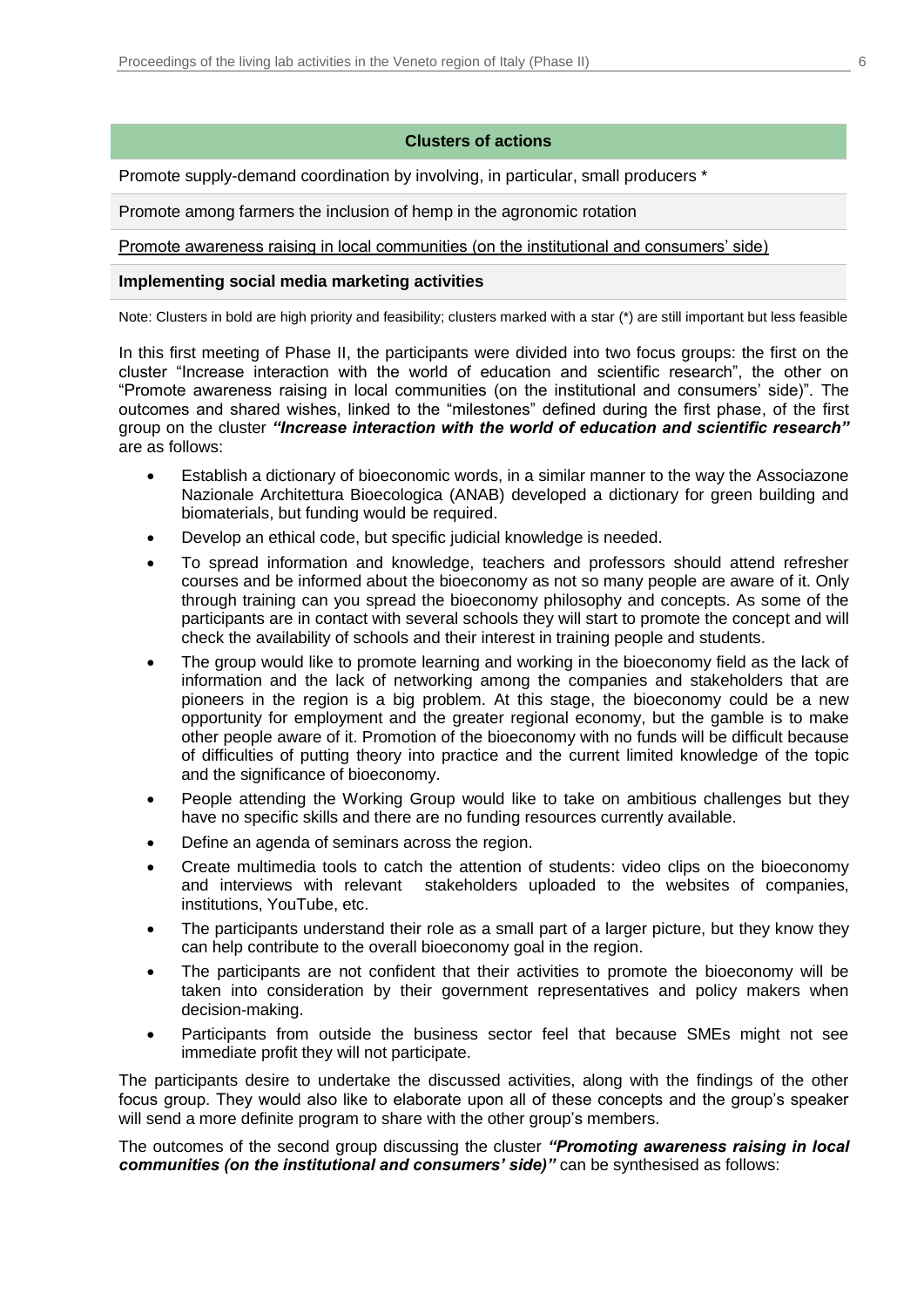- To promote opportunities and collaboration between local communities, stakeholders aim to organize events: a conference based on the development of hemp cultivation and processing was organized by one of the focus group participants in Este (Padua province) on 22 April 2017; another conference on the Bioeconomy will take place in Bassano at the "Parolini" High School in autumn 2017 and Italian Partners of BioSTEP as well as living lab participants will be in attendance together with students of the school and local stakeholders who will be invited by the school.
- Training opportunities proposed by some members of the focus group who represent the Centro Consorzi (Belluno province) were organised for caterers and farmers, an interesting target for spreading this type of culture. One workshop was designed as a kind of permanent laboratory of typical gastronomic products with local chefs and restaurateurs. This "permanent gastronomic workshop" took place in Sedico on 27 June 2017.
- The bioeconomy could be promoted through an ad hoc conference involving nutritionists of the regional sanitary service: the regional government is promoting projects and activities related with preventive medicine, i.e. to explain to children and parents about the importance of healthy diets. Hemp, for example, has a key role in the nutraceutical field.
- Measure 1.2 of the Regional Rural Development Plan regarding the topic "Information" might be interesting for organising agronomic training courses for farmers; it seems that a minimum 30,000  $\epsilon$  is available but training topics have to be defined in September 2017.
- Something more could be organised to encourage the natural wool industry to participate in the bioeconomy. There is a willingness to start projects between the wool industry and other local industries (e.g. wool in green building applications, wool in boots).

## **Meeting 2: Pilot action – Debate among policy actors and stakeholders**

The second meeting of Phase II took place on 10 May 2017 and was linked to the BioSTEP exhibition "Bioeconomy in Everyday Life" that took place in Padua at Fenice – Green Energy Park. The objective of the meeting was to trigger a discussion between regional stakeholders and policy makers and to identify a strategy for the further development of the bioeconomy in the Veneto region. The main outputs of the discussion are summarized below:

- Stakeholders agreed that the main problem they are facing is the difficulty of involving the political actors in discussions about very important issues for them, such as the exploitation of resources and bureaucracy.
- Policy makers should cooperate with the cooperatives and associations as these are the first actors who implement policy and they can "push" changes to production methods
- The promotion of the bioeconomy concept must be linked to concrete actions, and the dissemination of its principles and success stories can be achieved through a regional network and through our everyday life locally. Certain issues such as the bioeconomy should be common to all and not just to specific political parties.
- It is really important to involve politicians and administrations because relationships and engagement with citizens (top-down and bottom-up) is crucial. The soil consumption draft bill stipulates against the degradation of agricultural soil, against the degradation of ecologically significant areas and against the increase in impervious urban areas. The bio-based and circular bioeconomy will work if policy is made in such a way that citizens and industry cooperate. The administrative plan must have a strategic nature; the main problem is the lack of consistency and of communication.
- The Veneto region should take greater account of the needs and difficulties of the different areas within the region; at the moment there is no distinction used between the different areas for the rural development plans. If the territory produces extended benefits, it should receive acknowledgment and grants. If it supplies material and energy, it should receive a benefit, resources, and profits for the community.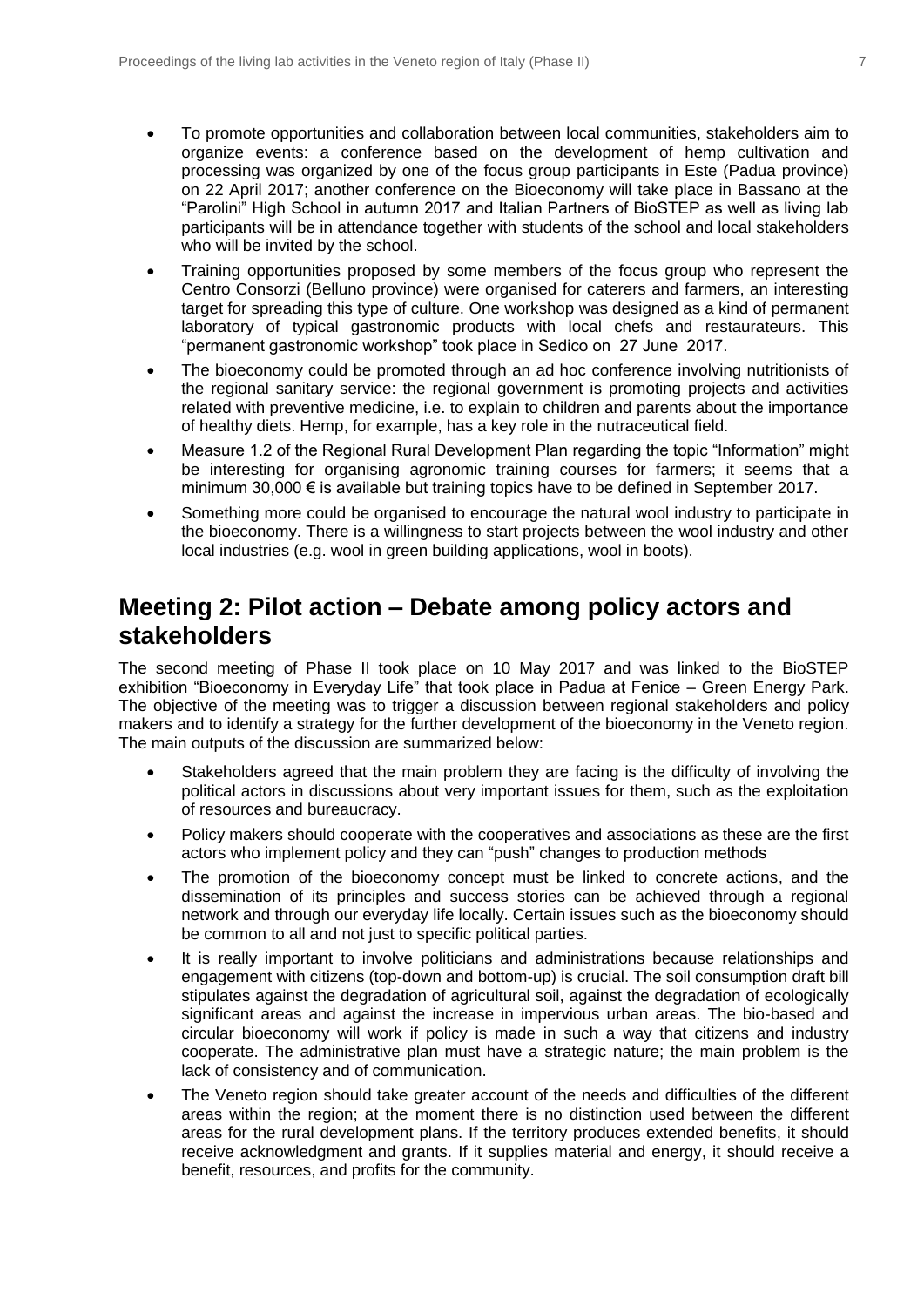- The regional government should ensure a certain balance when providing services (e.g. guaranteeing a constant flow of water in rivers and lakes in the context of hydropower generation). Additionally, certain modern urban services should be ensured in zones that remain isolated, like mountain areas.
- The issue of territorial governance is a problem that administrators, citizens and regional governments must address because the national government does not involve itself.
- We need a multilevel network governance to establish an equal playing field and we should compensate gaps with other neighbouring provinces (e.g. the Dolomites "UNESCO heritage" process has been developed in this way and is effective).
- By mapping the existing situation as a whole, one has the chance to analyze problems and projects, to discuss about them and to avoid them. Working together with governance actors provides the opportunity to confront and to avoid mistakes already made by others.
- The brand "Bio Veneto" could be the first bio brand for certified organic products in the region, which could all be catalogued online for marketing and promotion purposes. It would be a bioeconomy trademark and help initiate a "bio-cluster" of typical products found regionally. This brand labelling would improve efforts in commercializing products from the bioeconomy and establish the network further.
- The bioeconomy glossary (list of themes and definition of words related to the bioeconomy) proposed by the Working Group would be crucial for dealing with other countries in terms of improving mutual comprehension and understanding similarities and differences, for example regarding local manufacturing systems
- Thanks to the citizen committees in municipalities, citizens have more say in decisions and can make their own project proposals. There are great examples of short supply chains and research that shows how the economy grows well in small contexts.
- The bioeconomy network should also harmonize efforts among the members. It should not be simply seen as a collection of individuals loosely connected, but as a greater whole with more combined experience and common goals from varied contexts.
- The brand "Bio Veneto" would group a wide range of seemingly unrelated products under one overarching umbrella. It also allows for a continual systematic analysis of the bioproductivity and bioeconomic activities in the region interconnected with schools, research bodies and local communities involved in the chains, and therefore it provides the opportunity to highlight meaningful success stories. The harmonization process and framework simplifies efforts in monitoring and ultimately provides the basis for a disciplinary system to be established regulating use of the brand. However, working in a certified short chain in Italy is not enough, we have to work together creatively to achieve long-term long chain goals.
- The Veneto region and Italy need more economic resources to significantly increase the level of awareness of the bioeconomy, but stakeholders can start investing now in promotion and training activities.
- Schools have the mission of educating youth on sustainability. Fundraising in schools can be successful, especially when a project is reliable and transparent, as it is able to arouse consensus. The school in Bassano, to which a member of the Working Group belongs, produces olive oil and promotes knowledge of sustainability, involving students in the cultivation of olive trees and in the production of oil. However, it is difficult to get biological certification, which is important because it increases reliability.

# **Meeting 3: Development of policy strategies**

The third meeting of the second phase took place at Unioncamere del Veneto – Eurosportello Veneto on 17 May 2017. The objective of the meeting was to trigger an open discussion with representatives from the regional government on the requirements of the Working Group and their targets. The meeting with the Director of the Regional Department for Innovation was also a great opportunity to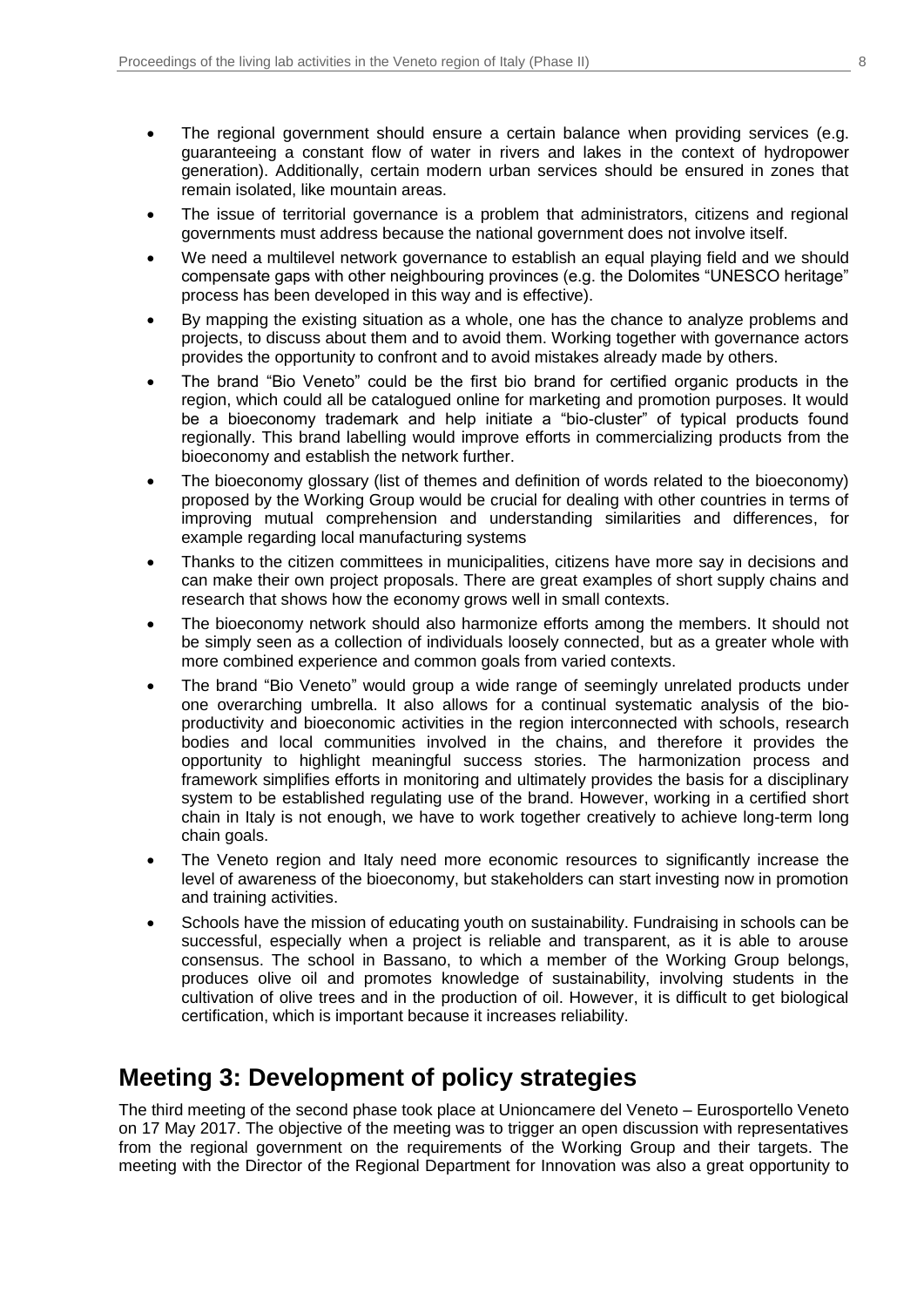address the points developed during the round table consultations organized by the regional government from January to May 2017.

Some members of the Working Group explained the problems they are facing concerning how the regional calls for proposals are not focused on the bioeconomy and how it is difficult to develop a network. Additionally, the lack of ministerial directives concerning the rate of THC (Tetrahydrocannabinol) content of hemp and the lack of a national cluster/network focused on the bioeconomy slow down the development of the sector.

During the meeting, requests and proposals emerging from the Working Group were discussed (e.g. the lack of a database of biomaterials that could help promote and spread them, the problem of using hemp due to THC content that is unregulated at the ministerial level and, the lack of funding for and the difficulty in developing a innovative bioeconomy network). The key outputs of the discussion are summarized below:

- The participants held that more supply chains based on hemp and optimized plantation and production practices should be started. There is the problem of overcoming the initial inertia to this due to the fact that hemp cultivation, for example, is largely unchanged centuries-old practice, which would make drastic innovations unexpected and unlikely.
- One year ago, in view of a deadline to a [call for proposals](https://bur.regione.veneto.it/BurvServices/pubblica/DettaglioLegge.aspx?id=275529) concerning the regional innovative networks, stakeholders participating in BioSTEP's living lab activities began the efforts to form a network and coordinate actions, but the main problem was that there were few companies involved and available.
- The participants recommended that projects proposed by a regional innovative network should not be approved directly by the Region, but by external technicians registered at the University and Research Ministry to avoid the possibility of bias from evaluators with ties to other regions.

The BioSTEP Working Group was invited by the Director of the Regional Department for Innovation to define innovative ideas in a shared context, perhaps involving another network.

## **Meeting 4: Agriculture policy strategies – Discussion among representatives from the agriculture sector**

The final meeting took place on 28 June 2017 at Cà Foscari Challenge School and was focused on agriculture as it is the primary sector that provides resources to the bioeconomy. The goal was to understand how the agricultural sector could develop multi-functional and integrated supply chains that are economically, socially and environmentally sustainable. The discussion was held between actors belonging to the agricultural sector and was intended to produce points of action at different administrative levels (regional, national, EU). The main outcomes of the discussion are divided into three categories and are summarized below:

#### *Supply chain*

- Only a small part of Veneto's agricultural produce is consumed in the region, and we need a strategy to better utilize them. There is actually no need for any produce from other regions thanks to the quality of the products that are made in Veneto.
- The Veneto region produces great wines with the Italian Denominazione di Origine Controllata (DOC) label, but poor policies have encouraged wine producers to be very competitive and not consider the common good. The value chain should provide advantages for all and disincentivise businesses from making damaging decisions out of self-interest.
- The Veneto region's economy used to be a balanced economy, and the fact that we are now basing ourselves on a monoculture like Prosecco is devastating for the territory. Local people should support local producers and it is important that periods of excess production are managed so that economic instabilities and imbalances are avoided.
- A balanced economy should be applied to the area of the Piave River. Pebbles are carried out resulting in a lack of local materials for coastal building restorations. If the territory is